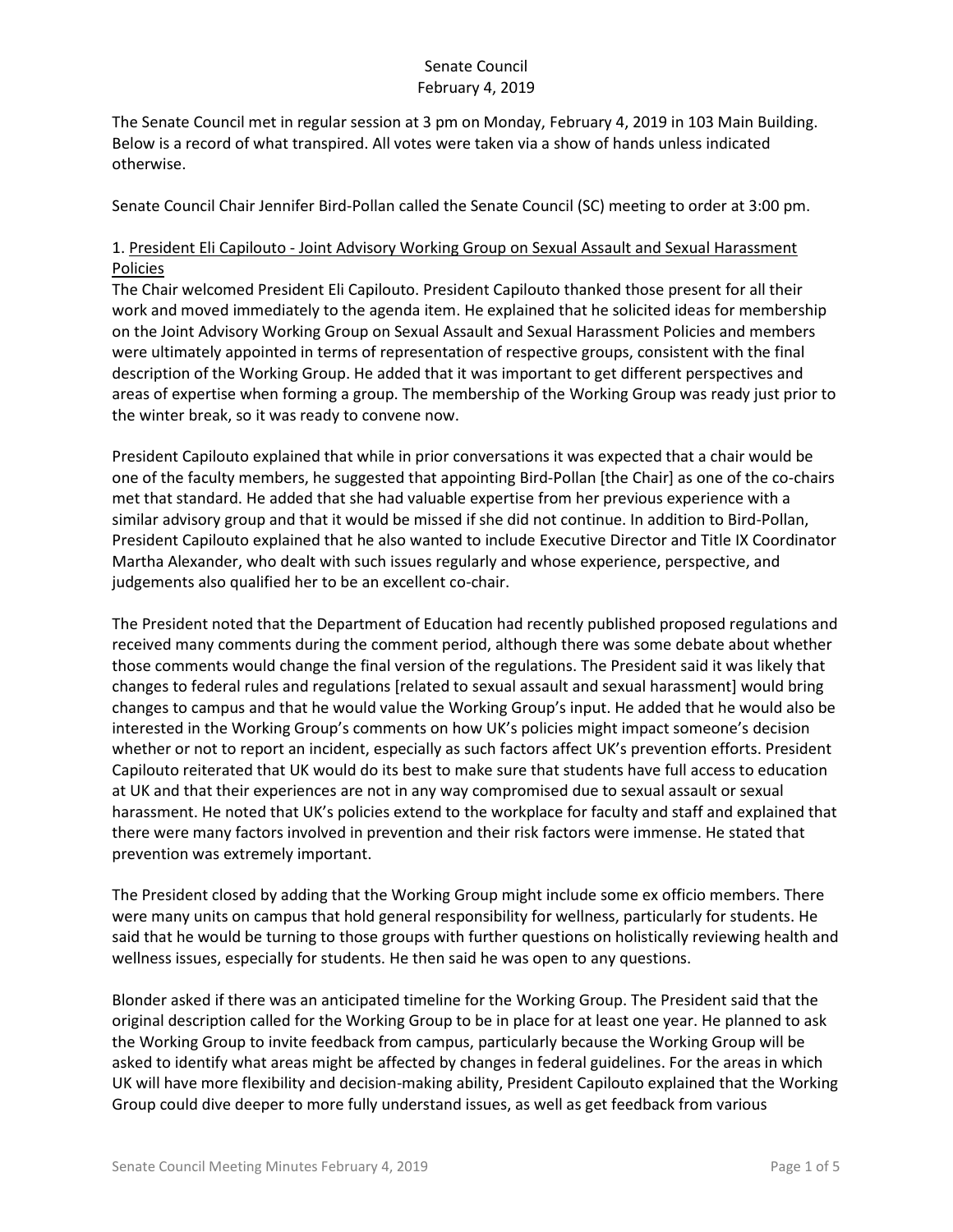constituents on the best possible practices. He commented that forums were one option for soliciting feedback acknowledging that such a format had some drawbacks, so other methods of communication should be discussed. He thought the Working Group would last for at least a year, perhaps longer; the issues would likely remain. Also, it was important to establish and build on institutional knowledge about such issues.

Tagavi asked the President to describe the President's decision making process, particularly how he would broach an issue when an issue involved choices that were not "right or wrong" (such as "preponderance of evidence versus clear and convincing"), but rather involved two viable choices. In response to the President asking about what Tagavi would consider, Tagavi replied that he would use the factors involved to come to a personal decision of what was right or wrong. He again wondered how to make a decision when there was no clear right or wrong answer. President Capilouto said that he expected the Working Group to do primarily the same and consider issues broadly, but also evaluating the possible impact on an individual's decision whether or not to report an incident if certain rules or standards were proposed. He noted that he expected to hear all sides of these and related issues, perhaps again, because he did not expect there to be wide consensus on things for which there was little consensus in the past.

Brion said she hoped the Working Group would find traction and be able to evaluate issues from many levels, considering different standards of proof for different situations. She noted that there was a lot of work to do and it was all very complex. The President agreed with Brion's comment about complexity and added that he did not read investigations that UK conducted, unless reading one was necessary. President Capilouto explained that he rarely made day-to-day decisions involving such processes – that only occurred when the details of cases became something that he learned about in an appropriate way, such as through court proceedings. He said that in talking with people who deal with such issues every day, most situations are complex and in gray areas.

Blonder asked if the President had spoken with other university presidents about how their universities were approaching policies related to sexual assault and sexual harassment. The President responded that there was a meeting of presidents at a recent national meeting, which included a panel discussion on those issues. He was not sure if other universities were setting up committees like the one about to be convened at UK, but indicated that he expected other university presidents were having similar conversations in some way.

Noting that some campus groups included lay people from the community as members, Spear asked the President if he had any intent to include community members in the Working Group. President Capilouto explained that while developing processes and policies to govern the UK community, the Working Group could choose to invite people from the community with expertise that would be helpful in their discussions. He said that there were advocacy groups that would want to voice their opinions to the Working Group and that one of the reasons for establishing the Working Group was to more comprehensively hear ideas from the campus community.

The Chair asked if there were any further comments or questions from SC members, but there were none. President Capilouto again thanked SC members for their time, and left the meeting.

The Chair commented that she had intended to do introductions earlier, but forgot. She introduced Joanie Ett-Mims, who also works in the Senate Council office. All those present introduced themselves.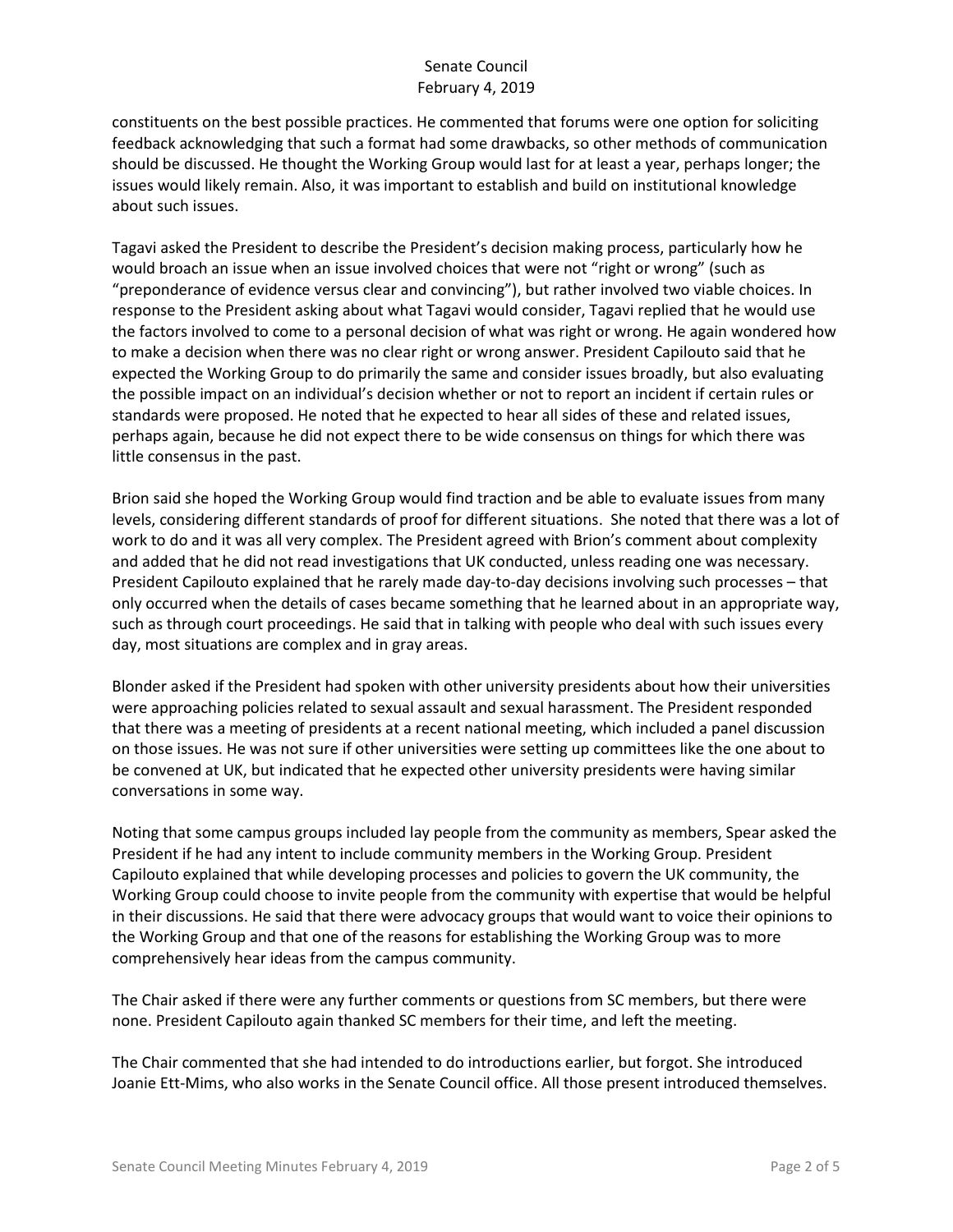## 2. Minutes from January 28, 2019 and Announcements

The Chair said that an editorial comment had been received for the minutes from January 28, 2019. There being **no objections**, the minutes from January 28, 2019 were **approved** as amended by **unanimous consent**.

The Chair explained that she would not be at the University Senate (Senate) meeting on February 11, but that she and Vice Chair Osterhage discussed it this past fall and Osterhage was planning to chair it.

The UK Core Education Committee is newly chaired by Patrick Lee Lucas (DS/Interiors). The Chair said that meetings were being scheduled to meet with President Capilouto and Provost David Blackwell, but there was nothing else to currently report.

- 3. Old Business
- a. University Calendars
- i. 2019 2020 Calendar
- ii. 2021 2022 Calendar, Tentative
- iii. 2019 2020 Medicine
- iv. 2021 2022 Medicine, Tentative

The Chair said that the appropriate calendars were revised as discussed during discussion the prior week and now posted online. She reminded SC members that after the SC's approval, the calendars would be posted on a web transmittal for Senate approval.

The Chair added that she was not sure that faculty and students were widely aware of the new fall break academic holiday in October. She asked SC members to help spread the word.

In response to a query from the Chair, Blonder replied that her concern from the prior week about the College of Medicine's calendars had been taken care of. Blonder explained that although a specific time period was not given for spring break for second-year medical students, students had a few weeks of studying as part of a course and students could opt to take a one-week break from studying during that time period if they chose to do so. Blonder said she was satisfied with the explanation.

Brion **moved** to approve the revised 2019 - 2020 Calendar and 2021 - 2022 Calendar, Tentative, and also approve the 2019 - 2020 Medicine and 2021 - 2022 Medicine, Tentative Calendars as previously posted. Collett **seconded**.

Tagavi said that he wanted the minutes to reflect that the term midterm was not defined, although "midterm grade reporting period" was very important. Therefore, because "midterm" had no meaning, perhaps references to "midterm" should be removed from the calendars. He also objected to some grades being due at 5 pm, while others were due at midnight. There were a few "midterm"-related comments from SC members. A **vote** was taken and the motion **passed** with none opposed.

#### 4. College of Education Teacher Education Unit - Request for Calendar Change

At the Chair's suggestion, Guest Margaret Schroeder (ED/STEM Education, associate dean for clinical preparation and partnerships) explained the request. She and Guest Sharon Brennan (ED/Curriculum and Instruction) answered questions of fact from SC members.

Osterhage **moved** that the SC approve a permanent change to the College of Education's Teacher Education Unit calendar, as described in the agenda item's supporting documentation. Spear **seconded**.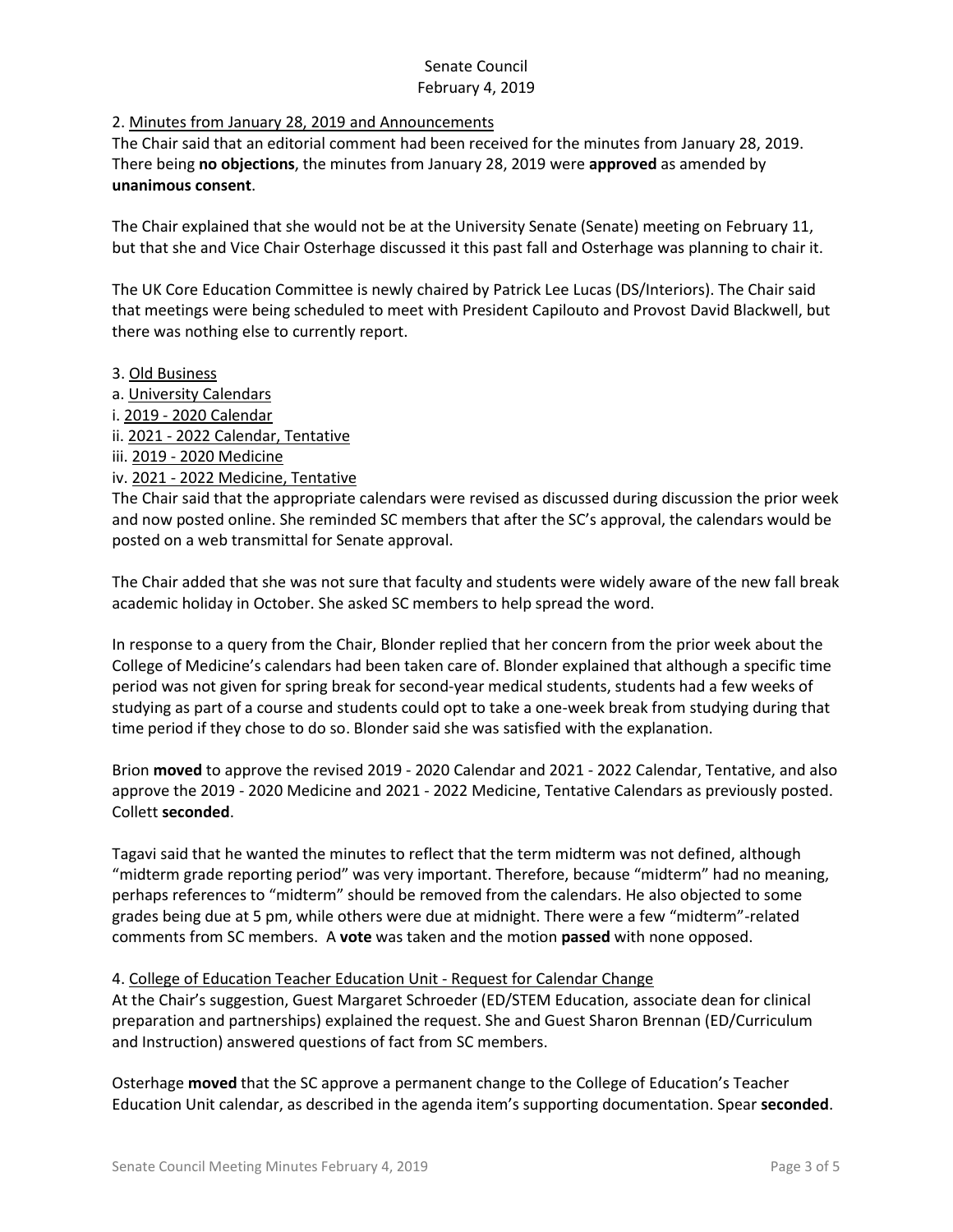There were additional comments and questions about the proposed change. During discussion, Schroeder confirmed that the intent was that the changes be effective for fall 2019. A **vote** was taken and the motion **passed** with none opposed.

The Chair noted that although the Senate did not need to approve this change, it did need to be reported to the Senate.

#### 5. Committee Reports

a. Senate's Academic Programs Committee (SAPC) – Aaron Cramer, Chair

i. Proposed New BS in Sustainable Agriculture and Community Food Systems

Cramer explained the proposal and Guest Krista Jacobsen (AG/Horticulture) offered some additional comments. There were a number of questions of fact from SC members, with those speaking all expressing support for the proposal. Osterhage added that the students did not technically have the proper co-requisites for biology courses, but asked Jacobsen to see her about making arrangements and Jacobsen agreed to do so.

The Chair said that the **motion** from the SAPC was a recommendation that the University Senate approve, for submission to the Board of Trustees, the establishment of a new BS in Sustainable Agriculture and Community Food Systems, in the College of Agriculture, Food and Environment. Because the motion came from committee, no **second** was required. There were no further comments or questions. A **vote** was taken and the motion **passed** with none opposed.

## 6. May & Early August Degree List and Timing of Meetings

The Chair led SC members in a discussion about approval of the May and early August degree lists and the timing of Senate and Board of Trustees meetings. SC members discussed the pros and cons of various options at length. Cross **moved** to move the May meeting to April 29 and Brion **seconded**. After additional discussion, Cross **withdrew** his motion and Brion **withdrew** her second. There was additional discussion.

Cross **moved** that the SC move the April 8 Senate meeting to April 22 and leave the May 6 Senate meeting intact. Brion **seconded**. A **vote** was taken and the motion **passed** with none opposed.

#### 7. Tentative Senate Agenda for February 11, 2019

SC members discussed the tentative Senate agenda. They rearranged some items and added one new item. Tagavi **moved** that the SC approve the tentative Senate agenda for February 11, 2019 as an ordered list, with the understanding that items may be rearranged to accommodate guests' schedules. Osterhage **seconded**. A **vote** was taken and the motion **passed** with none opposed.

# 8. Items from the Floor (Time Permitting)

The Chair asked if there were any items for discussion, but there were none.

Brion **moved** to adjourn and Hamilton **seconded**. A **vote** was taken and the motion **passed** with none opposed. The meeting was adjourned at 4:22 pm.

> Respectfully submitted by Jennifer Bird-Pollan, Senate Council Chair